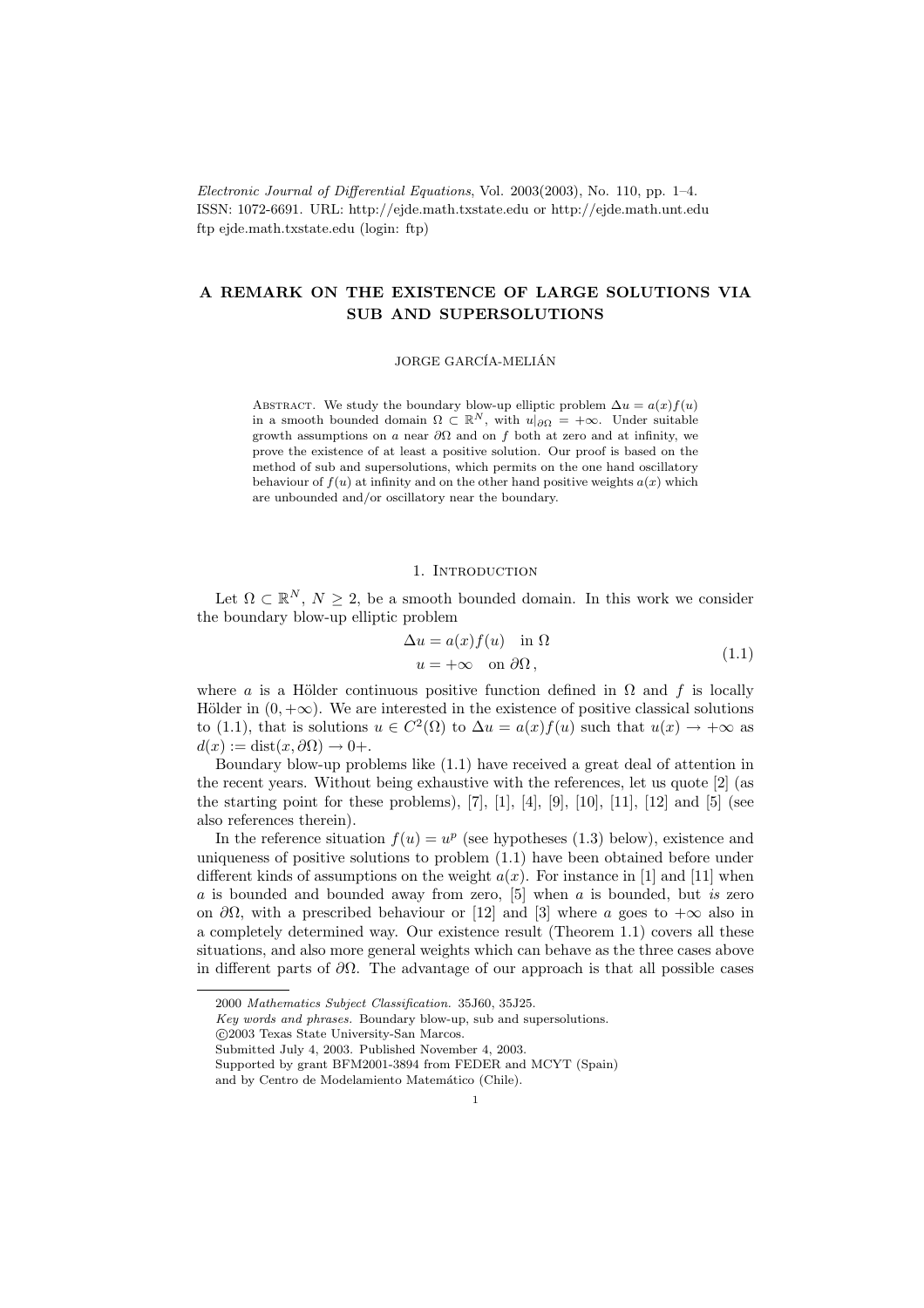are treated together with a very simple proof, based on the case  $a(x) \equiv 1$ . Also, at the best of our knowledge, this seems to be the first time where the method of sub and supersolutions is used to prove existence of solutions to boundary blow-up problems.

We start by quoting our hypotheses on a and f. We will assume that  $a \in C^{\nu}(\Omega)$ for some  $0 < \nu < 1$ ,  $a > 0$  in  $\Omega$ , and that  $f \in C^{\nu}(0, +\infty)$ . In addition there exist constants  $C_1, C_2 > 0$  and  $\gamma_2 \geq \gamma_1 > -2$  such that

$$
C_2 d(x)^{\gamma_2} \le a(x) \le C_1 d(x)^{\gamma_1}, \quad x \in \Omega.
$$
 (1.2)

Note that  $\gamma_1$  and  $\gamma_2$  can have different signs, and so a is permitted to be bounded in some parts of  $\partial\Omega$ , and to go to  $+\infty$  or even oscillate in some others (it can also go to zero).

For the nonlinearity f we further assume that there exist  $p_1 \geq p_2 > 1$  such that

$$
f(u) \le C_1 u^{p_1} \quad u \in \mathbb{R}^+, \quad f(u) \ge C_2 u^{p_2} \quad \text{for large } u. \tag{1.3}
$$

Note that we can take the constants  $C_1$  and  $C_2$  to be the same as in (1.2). These assumptions allow  $f(u)$  to be oscillating for large u, i.e. f does not need to be increasing at infinity. We remark that  $\gamma_2 \geq \gamma_1$  and  $p_1 \geq p_2$  are nothing else but compatibility conditions, and  $\gamma_1$  > −2 is necessary in order to have positive solutions to (1.1) (compare with [3] in the radial case and  $f(u) = u^p$ ). We now state our Theorem.

Theorem 1.1. Assume a and f verify hypotheses (1.2) and (1.3). Then problem  $(1.1)$  has at least a positive solution u which verifies

$$
D_1 d(x)^{-\alpha_1} \le u(x) \le D_2 d(x)^{-\alpha_2} \quad \text{in } \Omega,
$$
\n(1.4)

where  $\alpha_i = (2 + \gamma_i)/(p_i - 1)$ , and  $D_1$ ,  $D_2$  are positive constants.

**Remark 1.2.** (a) Note that  $p_1 \geq p_2$ ,  $\gamma_1 \leq \gamma_2$  imply that  $\alpha_1 \leq \alpha_2$ , and thus (1.4) makes sense.

b) In the light of the possible oscillatory behaviour of  $a$  and  $f$ , according to hypotheses (1.2) and (1.3), one would expect that estimates (1.4) can not be improved in general, even if  $p_1 = p_2$  and  $\gamma_1 = \gamma_2$   $(\alpha_1 = \alpha_2)$ , in contrast with the case when a has a prescribed asymptotics near  $\partial\Omega$  and f near +∞.

c) If  $f(u) = u^p$ ,  $p > 1$ , uniqueness of positive solutions verifying (1.4) can be achieved for positive weights a satisfying (1.2) with  $\gamma_1 = \gamma_2$ , through an adaptation of the proof of Theorem 3.4 in [8].

d) The regularity assumptions on  $a$  and  $f$  can of course be relaxed to continuity, obtaining weak solutions to (1.1) in that case.

e) Theorem 1.1 can be adapted to nonlinearities with a different type of growth, for instance exponential:

$$
f(u) \le C_1 e^{p_1 u} \quad u \in \mathbb{R}^+, \quad f(u) \ge C_2 e^{p_2 u} \quad \text{for large } u,
$$
 (1.5)

and we obtain the existence of at least a classical solution u such that  $2\lambda_2 \log d + C \leq$  $u \leq 2\lambda_1 \log d + C'$ , where  $\lambda_i = (\gamma_i + 2)/p_i$ .

### 2. RESULTS

This section is devoted to the proof of Theorem 1.1 and the method of sub and supersolutions. First we state and prove an adaptation of the method of sub and supersolutions to problem (1.1) (Lemma 2.1 below is indeed a slight generalization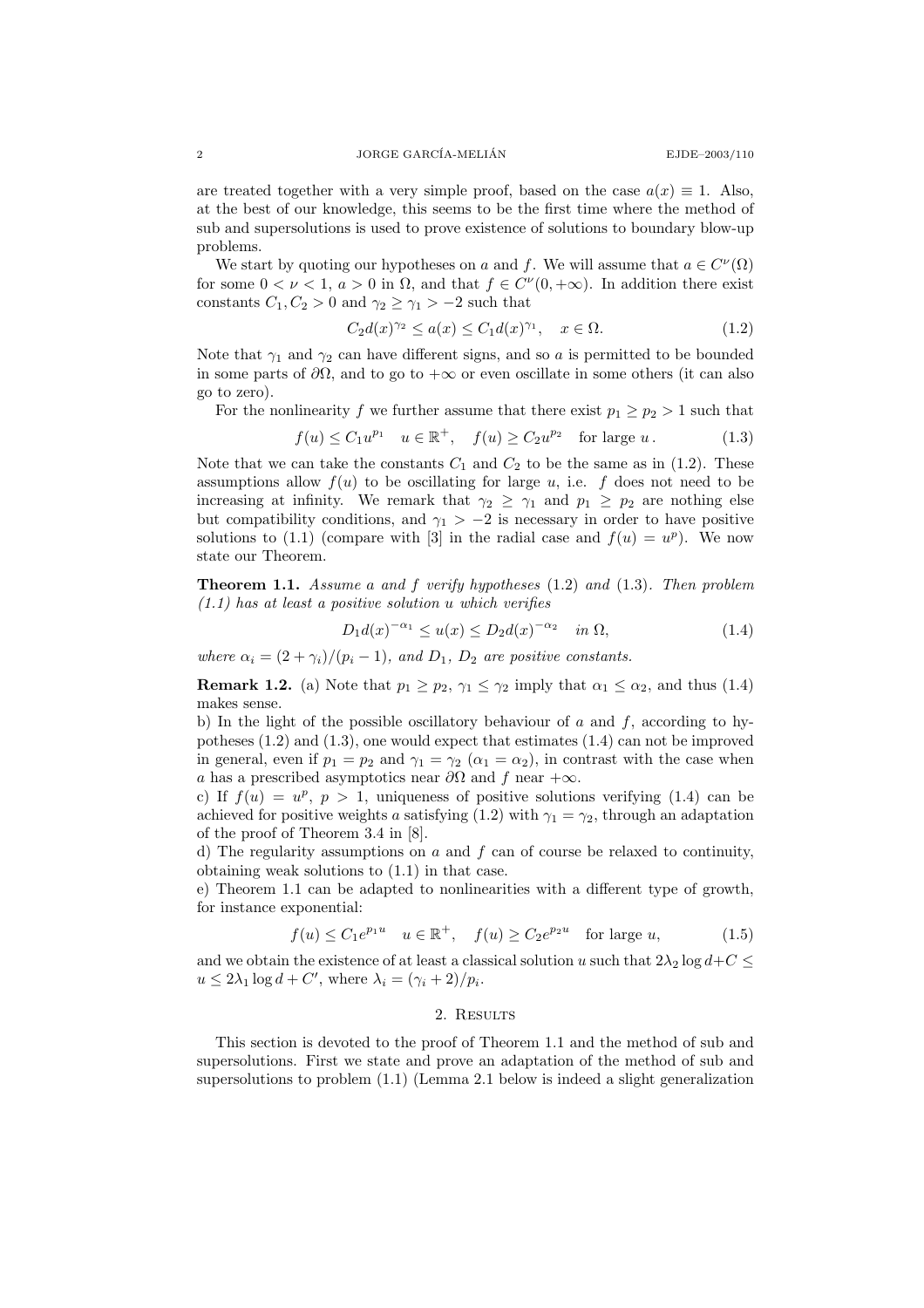of Lemma 4 in [5], which was not proved there), then we introduce an auxiliary problem which will turn out to be very important for our purposes, and we finally will proceed to the proof of Theorem 1.1.

A function  $\underline{u} \in C^2(\Omega)$  is a (classical) subsolution to problem (1.1) if  $\underline{u} = +\infty$  on  $∂Ω$  and  $Δu ≥ a(x)f(u)$  in Ω. Similarly,  $\bar{u}$  is a supersolution if  $\bar{u} = +∞$  on  $∂Ω$  and  $\Delta \bar{u} \leq a(x) f(\bar{u})$  in  $\Omega$ . When  $u$  and  $\bar{u}$  are ordered we have the next result.

**Lemma 2.1.** Assume there exist a subsolution u and a supersolution  $\bar{u}$  to the problem (1.1) such that  $u \leq \bar{u}$ . Then there exists at least a classical solution u such that  $u \leq u \leq \bar{u}$ .

*Proof.* For  $n \in \mathbb{N}$ , we introduce the domain  $\Omega_n := \{x \in \Omega : d(x) > 1/n\}$ , and consider the problem

$$
\Delta u = a(x) f(u) \quad \text{in } \Omega_n
$$
  
\n
$$
u = \underline{u} \quad \text{on } \partial \Omega_n .
$$
\n(2.1)

Since u is a subsolution and  $\bar{u}$  a supersolution, this problem has at least a positive classical solution  $u_n$  such that  $u \leq u_n \leq \bar{u}$ . This in particular gives local bounds for the sequence  $\{u_n\}$  which in turn leads to local bounds in  $C^{2,\nu}$  (cf. [6]). Thus for every  $k \in \mathbb{N}$ , we can select a subsequence  $\{u_n^k\}$  which converges in  $C^2(\overline{\Omega}_k)$ . A diagonal procedure gives a subsequence (denoted again by  $\{u_n\}$ ) which converges to a function u in  $C^2_{loc}(\Omega)$ . Passing to the limit in  $(2.1)$  we see that u is a classical solution of the equation in (1.1), verifying  $\underline{u} \le u \le \overline{u}$ . In particular, we deduce that  $u = +\infty$  on  $\partial\Omega$ . This proves the Lemma.

As already remarked, a fundamental role in our approach is played by the wellknown blow-up problem:

$$
\Delta U = U^{r_i} \quad \text{in } \Omega
$$
  

$$
U = +\infty \quad \text{on } \partial\Omega,
$$

where  $r_i = 1 + 2/\alpha_i > 1$ . This problem has a unique positive solution  $U_i$  such that  $Cd(x)^{-\alpha_i} \leq U_i(x) \leq C'd(x)^{-\alpha_i}$ , for some positive constants C and C' (see [1]).

Proof of Theorem 1.1. The proof consists in choosing adequate ordered sub and supersolutions in terms of the functions  $U_1$  and  $U_2$  defined above. Indeed, we set  $u = \lambda U_1$ . Then u will be a subsolution provided that

$$
\lambda U_1^{r_1} \ge a(x) f(\lambda U_1).
$$

By hypothesis (1.3) on f, this is a consequence of  $\lambda \leq (C_1 \sup_{\Omega} a(x)U_1(x)^{p_1-r_1})^{-\frac{1}{p_1-1}}$ , which holds for small  $\lambda$  if the supremum is finite. But note that  $a(x)U_1^{p_1-r_1} \leq$  $Cd(x)^{\gamma_1-\alpha_1(p_1-r_1)}=C$  in virtue of hypotheses (1.2), and the claim follows. In a similar way we can see that  $\bar{u} = \Lambda U_2$  is a supersolution for large  $\Lambda$ . Since  $\alpha_1 \leq \alpha_2$ , it also follows that  $\lambda U_1 \leq \Lambda U_2$ , and Lemma 2.1 shows that there exists at least a positive classical solution to  $(1.1)$ , which in addition verifies the estimates  $(1.4)$ . This proves the Theorem.

#### **REFERENCES**

- [1] C. BANDLE, M. MARCUS, 'Large' solutions of semilinear elliptic equations: existence, uniqueness and asymptotic behaviour, J. Anal. Math. 58 (1992), 9-24.
- [2] L. BIEBERBACH,  $\Delta u = e^u$  und die automorphen Funktionen, Math. Ann. 77 (1916), 173–212.